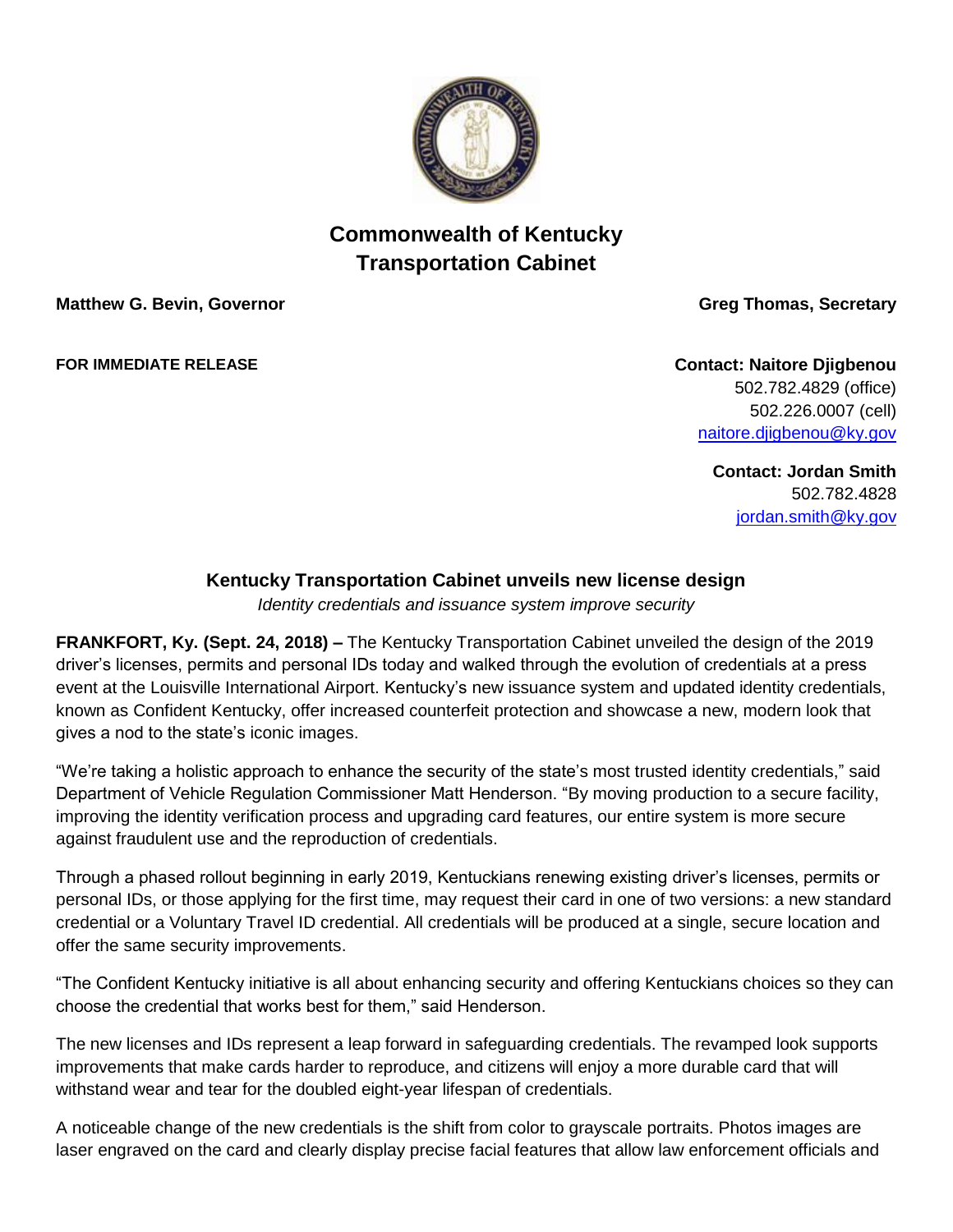retailers to view the photos without the distortion and distraction of color. Laser engraving images on the new, higher quality card material is virtually tamper-proof compared to photo printing on traditional cards.

The new background includes artistic renditions of Kentucky symbols, like the state seal and goldenrod state flower, using intricate repetitive patterns in colors that are difficult to counterfeit. The image of the Capitol has a 3D appearance and the duplicate photograph over the gold look-through window turns clear when backlit. Duplicate photos and information can be found on both sides of the card.

Voluntary Travel ID credentials will display a clear star with a black seal indicating it is REAL ID compliant for domestic air travel and entry into restricted federal facilities. New standard credentials will display the text "Not For REAL ID Purposes" – a Department of Homeland Security requirement since standard credentials will not be accepted to board a domestic flight or access restricted federal facilities, including military bases, once nationwide enforcement begins Oct. 1, 2020.

Credentials will remain oriented horizontally for cardholders 21 and older and vertically for those under 21.

## **Revamping the state's credential issuance system**

At the recommendation of the 9/11 Commission, the REAL ID Act of 2005 set new requirements nationwide for identification that federal agencies, such as the Transportation Security Administration, may accept for domestic air travel and entrance to certain federal facilities, including military bases. KYTC is spearheading the Confident Kentucky initiative that introduces a new state-maintained, federally accepted Voluntary Travel ID credential that also doubles as a license, permit or personal ID.

As long as Kentucky is under an extension from the Department of Homeland Security, a standard driver's license, permit or personal ID card can be used to board U.S. commercial flights until REAL ID enforcement begins Oct. 1, 2020. Kentucky is one of 22 states and U.S. territories currently under extension, and expects to maintain that status until enforcement begins in 2020. At that point, travelers will need a new Voluntary Travel ID, or another [acceptable](https://www.tsa.gov/travel/security-screening/identification) form of identification, to pass through airport security checkpoints for flights within the country. Minors do not need a Voluntary Travel ID if they are accompanied by an adult with acceptable documentation. A passport is still required for international travel and is an acceptable form of identification for domestic travel.

All of Kentucky's new credentials will be received in the mail 5-10 business days after residents apply at their local Circuit Court Clerk office. New pricing will be in place to account for the doubled renewal cycle and improved security. During the first four years of the issuance system, non-CDL applicants and those 21 and older may request a four-year or eight-year credential. An eight-year standard driver's license will be \$43, and an eight-year Voluntary Travel ID license will be \$48. Four-year licenses are half the cost. Non-U.S. citizens (excluding permanent residents) seeking a new standard credential will visit any Division of Driver Licensing Regional Field Office, pay a \$30 application fee to cover federal verification charges and processing and receive an approval letter to request the credential at their local Circuit Court Clerk office.

Applicants will receive a 30-day temporary document until the requested card arrives in the mail, and an altered version of their existing card will be returned to them. The temporary credential alone can be used for driving and voting purposes and is accepted to enter Fort Campbell and Fort Knox. When used in conjunction with the altered credential, it will be accepted to board domestic flights.

Driver's licenses, permits and personal ID cards issued prior to implementation of the new credentials will remain valid until their expiration date and do not need to be replaced unless the applicant desires a Voluntary Travel ID, it is time to renew their current credential or there is a change to their personal information (e.g. a change in name or address).